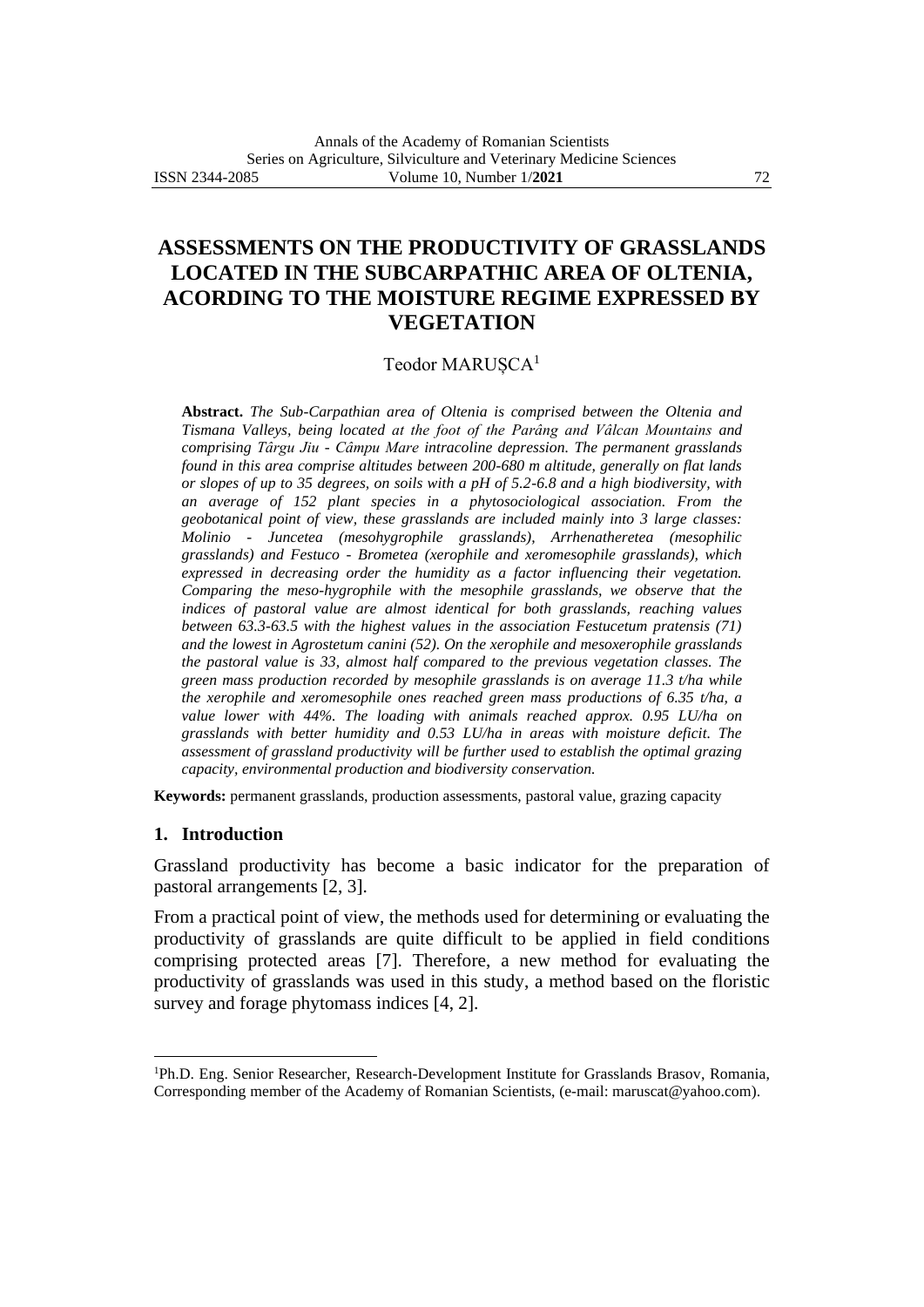The present manuscript aims to assess the productivity of a grassland located in the Sub-Carpathian area of Oltenia, using these new methods.

# **2. Materials and methods**

In order to perform the productivity assessments for the grassland studied in this research paper, we used the floristic surveys of these grasslands found in the paper "Grasslands from Sub-Carpathian area of Oltenia", Cap. 3.2 *Vegetation*, edited by Păun M., Popescu Gh. and Zaharia I., under the coordination of Pavel C. from the University from Craiova [6].

The main associations of grassland plants identified in the Oltenia Carpathian are framed in a Phytocoenology system as follows:

## **The vegetation of meso-hygrophile grasslands**

## **Class** *MOLINIO* **- JUNCETEA***,* Br-Bl. 1949, 1951

Ord. *MOLINIETALIA,*, Koch 1926

**Al .** *Agrostion stoloniferae,* (Soó 1933)

1. As. *Agrostetum caninae* Harg. 1942

2. As. Agrostetum stoloniferae (Ujvarosi 1941)

3. As. *Alopecuretum pratensis,* Nowinski 1928

4. As. *Festucetum pratensis,* Soó 1938

5. As. *Poetum silvicolae oltenicum*, Buia, Păun, Safta et Pop 1959

## **The vegetation of mesophile grasslands**

**Class** *ARRHENATHERETEA,* Br.-Bl. 1947

Ord. *ARRHENATHERETALIA,* Pawl. 1928

**Al.** *Arrhenatherion elatioris,* Br. – Bl. 1925, Pawl.1928

6. As. *Poetum pratensis*, Răv., Căzăc. et Turenschi 1956

**Al.** *Cynosurion cristati,* Br-Bl et Tx. 1943

7. As. *Festuco - Agrostetum*, Horv. 1951

8. As. *Agrostetum tenuis*, Szafer, Pawl., Kulcz. 1923

9. As. *Lolietum perennis*, Safta 1943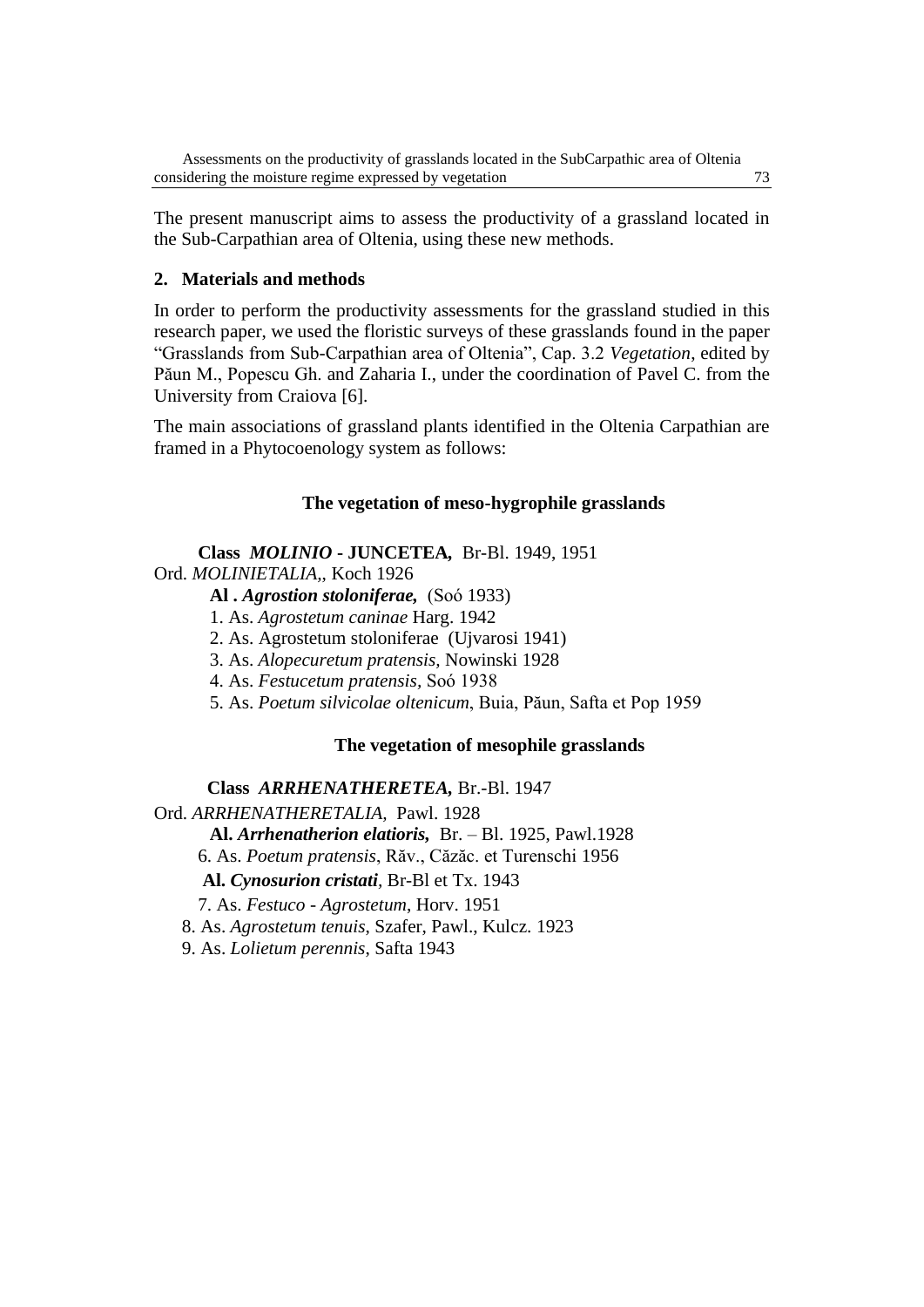#### **The vegetation of xerophile and xeromesophile grasslands**

**Clasa** *FESTUCO – BROMETEA,* Br.-Bl. 1943 Ord. *BROMETALIA ERECTI*, Br.-Bl. 1936

**Al.** *Bromion*, Br-Bl 1925

10. As. *Ventenata dubia - Xeranthemum foetidum*, Borza 1950

Ord. *FESTUCETALIA VALESIACAE*

Al. *Festucion rupicolae*, Soó 1964

11. As. *Botriochloetum ischaemi,* Krist 1937

12. As. *Medicagini - Festucetum valesiacae,*Wagner 1940

13. As. *Chrysopogonetum grylli oltenicum*, Buia, Păun, Safta et Pop 1959

Ord. *BRACHYPODIO - CHRYSOPOGONETALIA,* (H-ic 1958) Boșcaiu 1970

**Al.** *Danthonio - Brachipodion,* Boșcaiu 1970

 14. As. *Festuco (rubrae) - Danthonietum,* Csűrős, Pop, Hodișan, Csűrős - Kapt. 1958

In addition to the stationary conditions (relief, altitude), the description of grassland associations also includes data related to soil reaction and some assessments on forage production.

Grouping the associations according to the vegetation classes that correspond also to humidity conditions have been very helpful in establishing grassland productivity.

Furthermore, we were able to determine more precisely the ecological and humidity indices for these associations are after [1], improved by [7] and [4]:

1 and  $2 = \text{very dry (xerophilous)}$ ;

3 and  $4 =$  dry (mesoxerophilous);

5 and  $6 =$  moderate moisture (mesophilous);

7 and  $8 = \text{moisture}$  (mesohigrophilous);

- $9 =$  moisture wet (hygrophilous);
- $10 =$  flooded (ultrahigrophilous).

The productivity assessments were performed according to the method proposed by [5], with an example provided also in the present Annals of the Romanian Academy of Scientists [2], therefore we won't describe it again.

#### **3. Results and Discussions**

First we performed a synthesis of the seasonal conditions including the number of species (phytodiversity), components of each plant association of grassland (Table 1).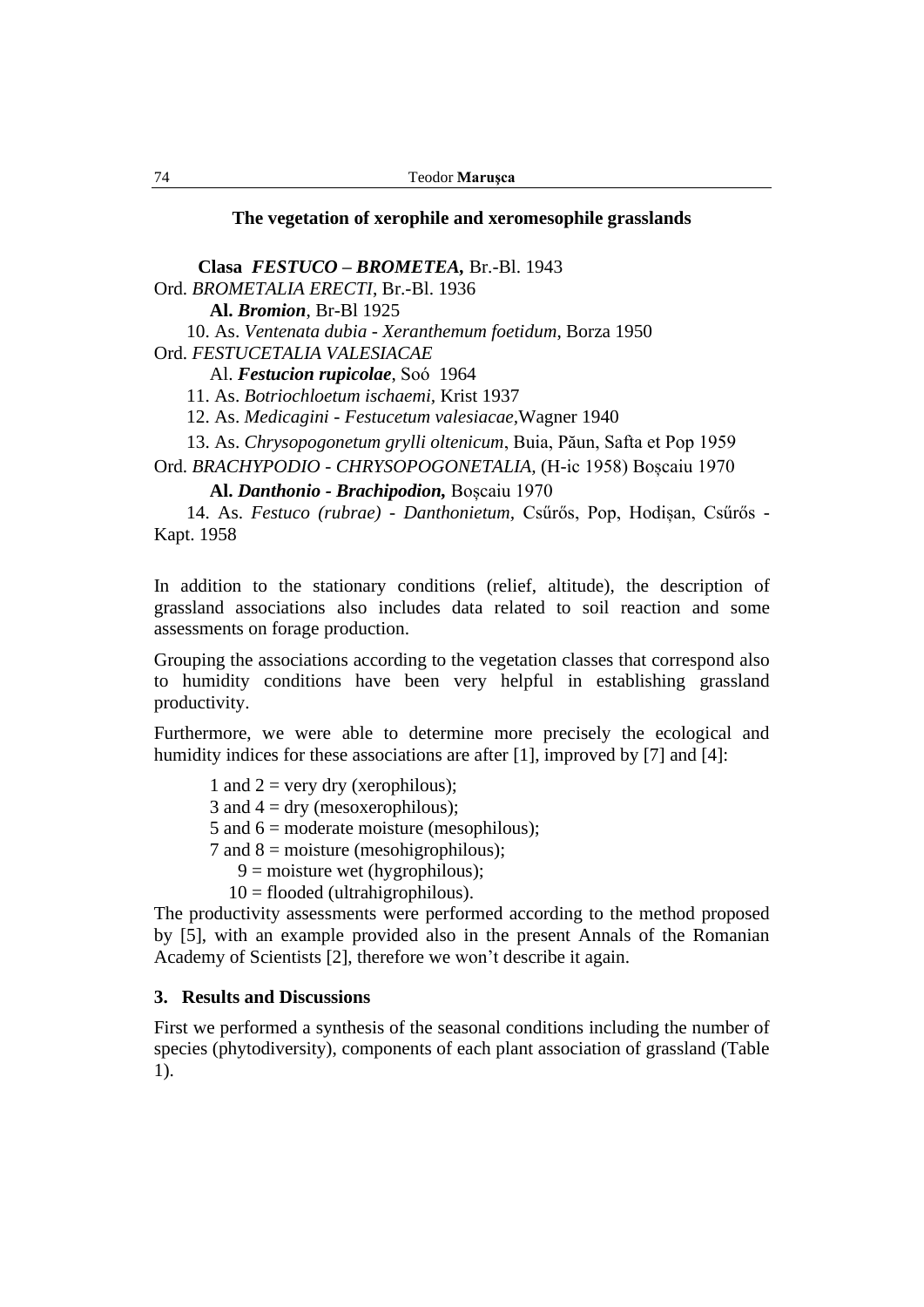The grasslands found in the studied area are located at attitudes between 200-680 m, on a flat or sloping terrain with an inclination of up to 35 degrees.

The soil reaction is moderately acidic to neutral with a pH ranging between 5.2 and 6.8.

These grasslands are very rich in plant species, comprising an average of 152 taxa, with differences ranging from a minimum of 87 plant species found on the association *Alopecuretum pratensis*, and a maximum of 212 plant species found on the *Agrostetum tennuis* association.

| No.                                                      | Phytosociologycal association                   | <i>Altitude</i><br>(m) | Relief     | Soil<br>reaction<br>(pH) | No. of<br>species |  |  |  |  |
|----------------------------------------------------------|-------------------------------------------------|------------------------|------------|--------------------------|-------------------|--|--|--|--|
|                                                          | The vegetation of the mesohigrophile grasslands |                        |            |                          |                   |  |  |  |  |
| 1.                                                       | Agrostetum caninae                              | 250-450                | Flat       | $5.2 - 5.5$              | 111               |  |  |  |  |
| $\overline{2}$ .                                         | Agrostetum stoloniferae                         | 200-400                | Flat       | $6.0 - 6.6$              | 156               |  |  |  |  |
| 3.                                                       | Alopecuretum pratensis                          | 200-350                | Flat       |                          | 87                |  |  |  |  |
| 4.                                                       | Festucetum pratensis                            | 200-450                | Flat       |                          | 159               |  |  |  |  |
| 5.                                                       | Poetum silvicolae oltenicum                     | 200-300                | Flat       |                          | 130               |  |  |  |  |
| The vegetation of mesophile grasslands                   |                                                 |                        |            |                          |                   |  |  |  |  |
| 6.                                                       | Poetum pratensis                                | 200-350                | Flat       | $5.8 - 6.1$              | 95                |  |  |  |  |
| 7.                                                       | Festuco - Agrostetum                            | 250-680                | Slope      | $5.2 - 5.8$              | 148               |  |  |  |  |
| 8.                                                       | Agrostetum tenuis                               | 200-600                | Slope      |                          | 212               |  |  |  |  |
| 9.                                                       | Lolietum perennis                               | 200-600                | Flat       |                          | 125               |  |  |  |  |
| The vegetation of xerophile and xeromesophile grasslands |                                                 |                        |            |                          |                   |  |  |  |  |
| 10.                                                      | Ventenata dubia - Xeranthemum foetidum          | 300-500                | Slope      |                          | 108               |  |  |  |  |
| 11                                                       | Botriochloetum ischaemi                         | 265-520                | $5 - 35^0$ | $5.3 - 6.0$              | 168               |  |  |  |  |
| 12.                                                      | Medicagini - Festucetum valesiacae              | 200-600                | Slope      |                          | 189               |  |  |  |  |
| 13.                                                      | Chrysopogonetum grylli oltenicum                | 200-450                | Slope      | 5.4-5.6                  | 164               |  |  |  |  |
| 14.                                                      | Festuco (rubrae) - Danthonietum                 | 260-530                | Slope      | $6.1 - 6.8$              | 138               |  |  |  |  |
|                                                          | <b>AVERAGE</b>                                  | 200-680                | All        | $5.2 - 6.8$              | 152               |  |  |  |  |

**Table 1)** General data comprising the natural conditions and phytodiversity of the studied grasslands.

Source: Own results.

Our results concerning grassland productivity highlighted quite big differences among the studied grasslands associations considering the humidity factor (Table 2).

The mesohigrophile grasslands recorded ecological soil moisture indices with values ranging from 5.4 found in As. *Festucetum pratensis* up to 6.5 in As. *Alopecuretum pratensis*. The pastoral value recorded values between 52.2 in *Agrostetum canina* and 71 in *Festucetum pratensis*.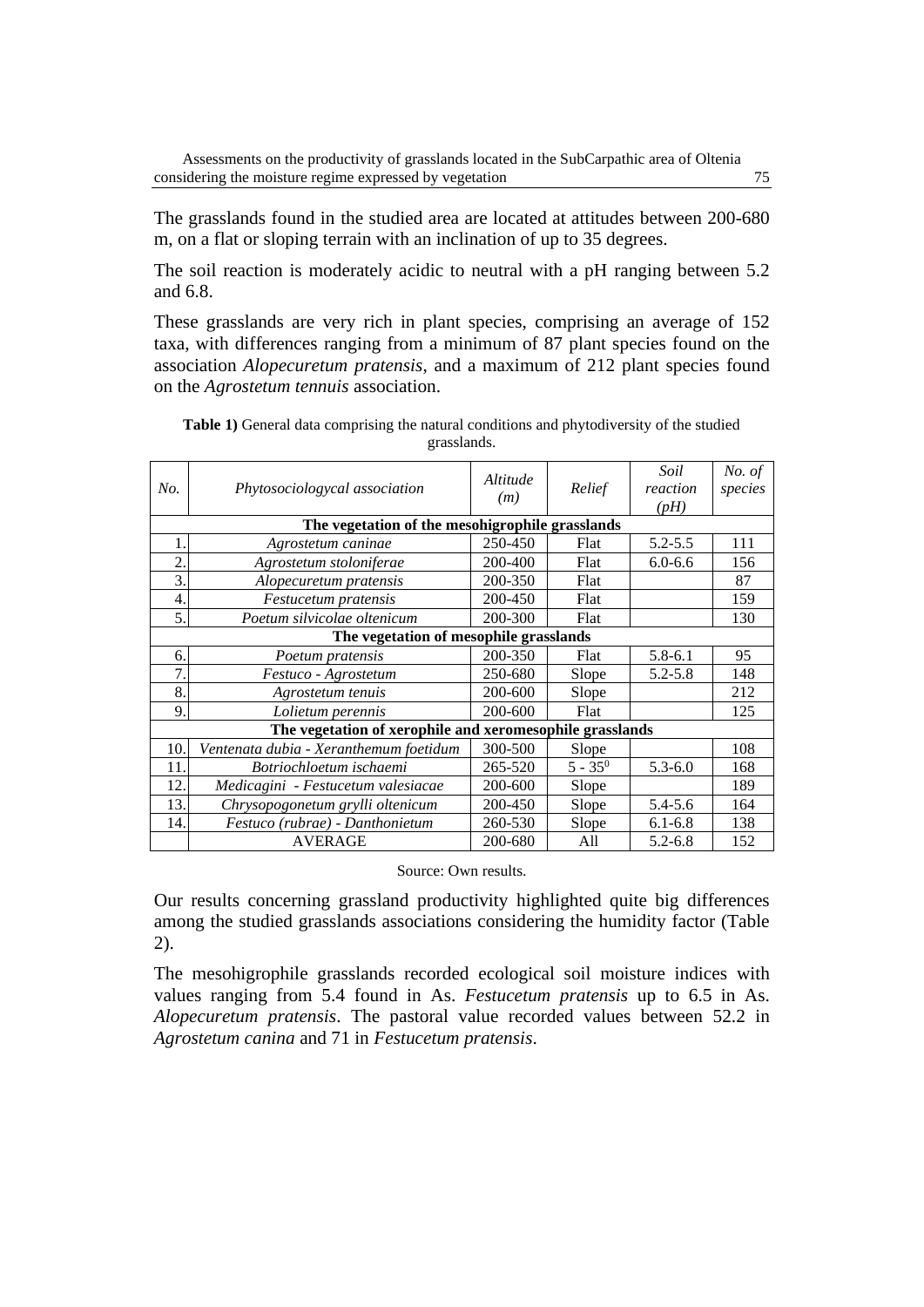Forage green mass production (GM) recorded values ranging from 7.8 t/ha up to 14.22 t/ha for the same associations, which allow an optimal loading with animals between 0.65 and 1.18 units of livestock (LU) per hectare, in a 185-day grazing season.

The mesophile grasslands recorded ecological humidity indices ranging from 4.2 in *Agrostetum tenuis* up to 5.2 in *Poetum pratensis*.

The pastoral value (PV) reached values between 56.9 and 69.9 in the same associations as before.

| No.                                                      | Phytosociologycal<br>association          | Humidity  | Pastoral |               | <b>GM</b> | LU/ha | $\%$       | Evaluation      |  |
|----------------------------------------------------------|-------------------------------------------|-----------|----------|---------------|-----------|-------|------------|-----------------|--|
|                                                          |                                           | factor    | value    |               | (t/ha)    |       |            |                 |  |
|                                                          |                                           | (indices) | Ind.     | $\frac{0}{6}$ |           |       |            |                 |  |
| The vegetation of the mesohigrophile grasslands          |                                           |           |          |               |           |       |            |                 |  |
| 1.                                                       | Agrostetum caninae                        | 6.0       | 52.2     | 99            | 7.80      | 0.65  | 81         | Average         |  |
| $\overline{2}$                                           | Agrostetum stoloniferae                   | 5.8       | 63.1     | 120           | 11.54     | 0.96  | 112        | Mediocre        |  |
| $\overline{3}$ .                                         | Alopecuretum pratensis                    | 6.5       | 67.8     | 129           | 13.01     | 1.08  | 135        | Mediocre        |  |
| 4.                                                       | <i>Festucetum pratensis</i>               | 5.4       | 71.0     | 135           | 14.22     | 1.18  | 147        | Good            |  |
| 5.                                                       | Poetum silvicolae<br>oltenicum            | 0.1       | 63.4     | 121           | 11.08     | 0.92  | 115        | Mediocre        |  |
| The vegetation of mesophile grasslands                   |                                           |           |          |               |           |       |            |                 |  |
| 6.                                                       | Poetum pratensis                          | 5.2       | 69.9     | 133           | 12.23     | 1.02  | 127        | Average         |  |
| $\overline{7}$ .                                         | Festuco - Agrostetum                      | 4.6       | 59.6     | 114           | 9.98      | 0.83  | 104        | Average         |  |
| 8.                                                       | Agrostetum tenuis                         | 4.2       | 56.9     | 108           | 9.13      | 0.76  | 95         | Mediocre        |  |
| 9.                                                       | Lolietum perennis                         | 4.9       | 66.8     | 127           | 13.04     | 1.09  | 136        | Average         |  |
| The vegetation of xerophile and xeromesophile grasslands |                                           |           |          |               |           |       |            |                 |  |
| 10.                                                      | Ventenata dubia -<br>Xeranthemum foetidum | 2.4       | 10.1     | 19            | 0.85      | 0.07  | 9          | Degraded        |  |
| 11.                                                      | Botriochloetum ischaemi                   | 3.1       | 18.0     | 34            | 1.77      | 0.15  | 19         | Degraded        |  |
| 12                                                       | Medicagini - Festucetum<br>valesiacae     | 2.5       | 32.5     | 62            | 4.03      | 0.34  | 42         | Very weak       |  |
| 13.                                                      | Chrysopogonetum grylli<br>oltenicum       | 2.3       | 45.9     | 87            | 15.12     | 1.26  | 157        | Good            |  |
| 14.                                                      | Festuco (rubrae) -<br>Danthonietum        | 4.3       | 58.4     | 111           | 9.98      | 0.83  | 104        | Average         |  |
|                                                          | <b>GENERAL AVERAGE</b>                    | 4.5       | 52.5     | <b>100</b>    | 9.56      | 0.80  | <b>100</b> | <b>Mediocre</b> |  |

**Table 2)** The indices for grasslands humidity and optimal loading with animals divided according to the phytosociologycal associations

Source: Own results.

The lowest GM production of 9.13 t/ha was reached by the same association, namely *Agrostetum tenuis* while the highest GM production of 13.04 t/ha was recorded this time at *Lolietum perennis*, with a grazing capacity of 0.76 - 1.09 LU/ha.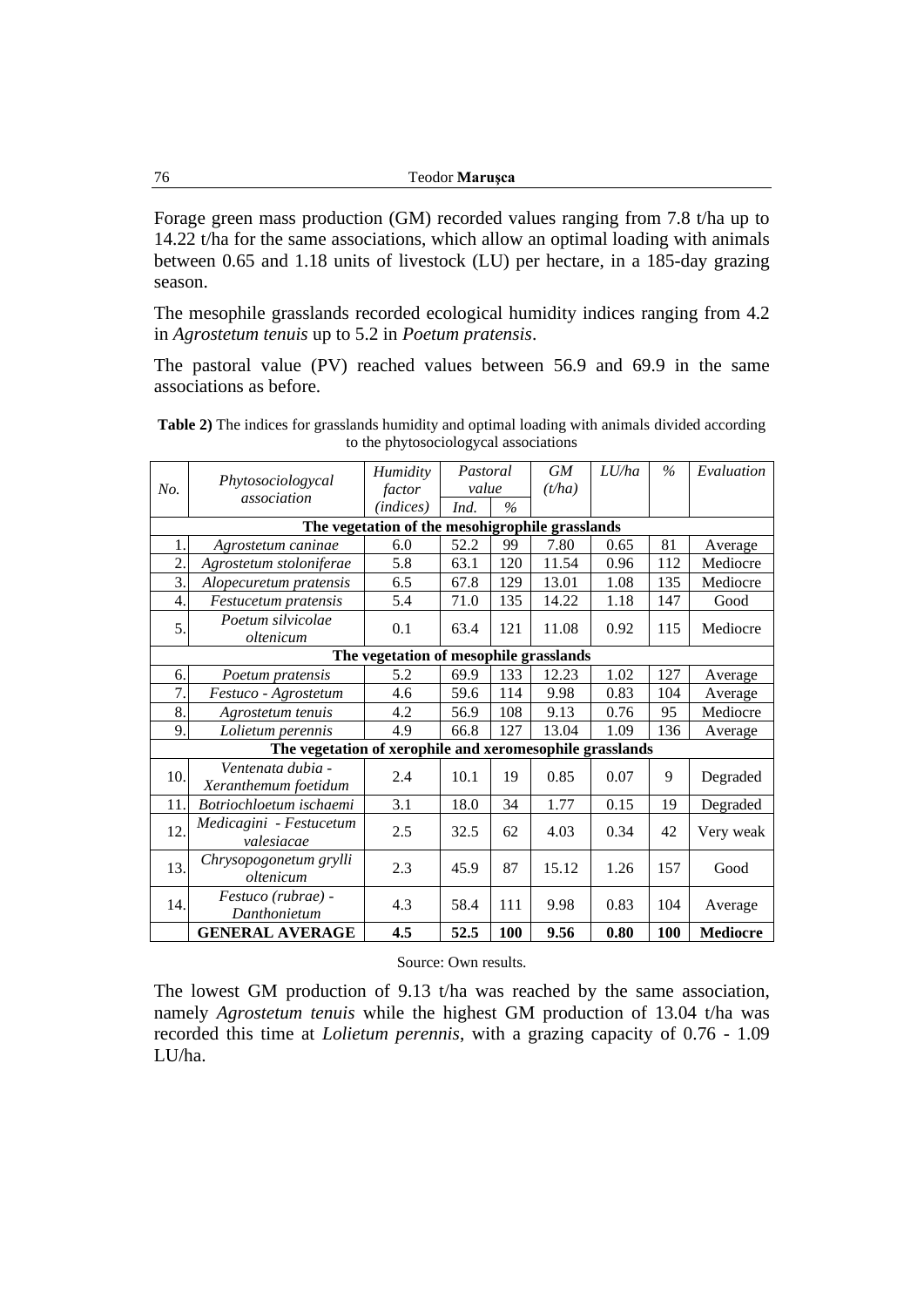The xerophile and mesoxerophile grasslands showed extremely low humidity indices from 2.3 found on *Crysopogonetum grylli oltenicum* to 4.3 in *Festuco (rubrae) Danthonietum*.

The pastoral value was 10 (degraded) for As. *Ventenata dubia* - *Xeranthemum foetidum* and higher than 58 (medium) in *Festuco (rubrae) Danthonietum*. Green mass production recorded values between 0.85 t/ha (degraded) and 15.12 t/ha in *Crysopogonetum grylli oltenicum* with an optimal loading with animals ranging between 0,07 LU/ha and 1.26 LU/ha.

On average, the soil moisture indices for the whole area were 4.5 for mesoxerophile to mesophile grasslands, 6.0 as the upper limit for mesophile to mesohygrophilic in the *Molinio - Juncetea* class and 2.9 as the lower limit for xerophile to mesoxerophile grasslands in *Festuco - Brometea* class (Table 3).

| Phytosociologycal classes<br><i>(ecological group)</i>                  | Humidity<br>factor<br>(ind.) | Pastoral<br>value<br>(ind.) | <b>GM</b><br>production<br>(t/ha) | Grazing<br>capacity<br>(LU/ha) | $\%$ |
|-------------------------------------------------------------------------|------------------------------|-----------------------------|-----------------------------------|--------------------------------|------|
| <i>MOLINIO - JUCETEA</i><br>(mesohigrophilic)                           | 6.0                          | 63.5                        | 11.53                             | 0.96                           | 120  |
| <b>ARRHENATERETEA</b><br>(mesophilic)                                   | 4.7                          | 63.3                        | 11.10                             | 0.93                           | 116  |
| <b>FESTUCO - BROMETEA</b><br>(xerophilic and<br><i>xeromesophilic</i> ) | 2.9                          | 33.0                        | 6.35                              | 0.53                           | 66   |
| <b>AVERAGE</b>                                                          | 4.5                          | 53.3                        | 9.66                              | 0.80                           | 100  |

**Table 3)** The productivity and the average grazing capacity according to the humidity factor at the level of vegetation classes

#### Source: Own results.

Considering the average productivity, we found out that the mesohygrophile and mesophile grasslands reached very close values for pastoral value and of green mass production (63 PV and 11.1 - 11.5 t/ha GM).

The xerophile and xeromesophile grasslands included in *Festuco - Brometea* Class recorded a decrease with 34% in grazing capacity (0.53 LU/ha) compared to the average area grazing capacity (0.8 LU/ha), which could be explained by the lower soil moisture.

Our results highlighted the special influence of the soil moisture ecological factor on the productivity of the grasslands.